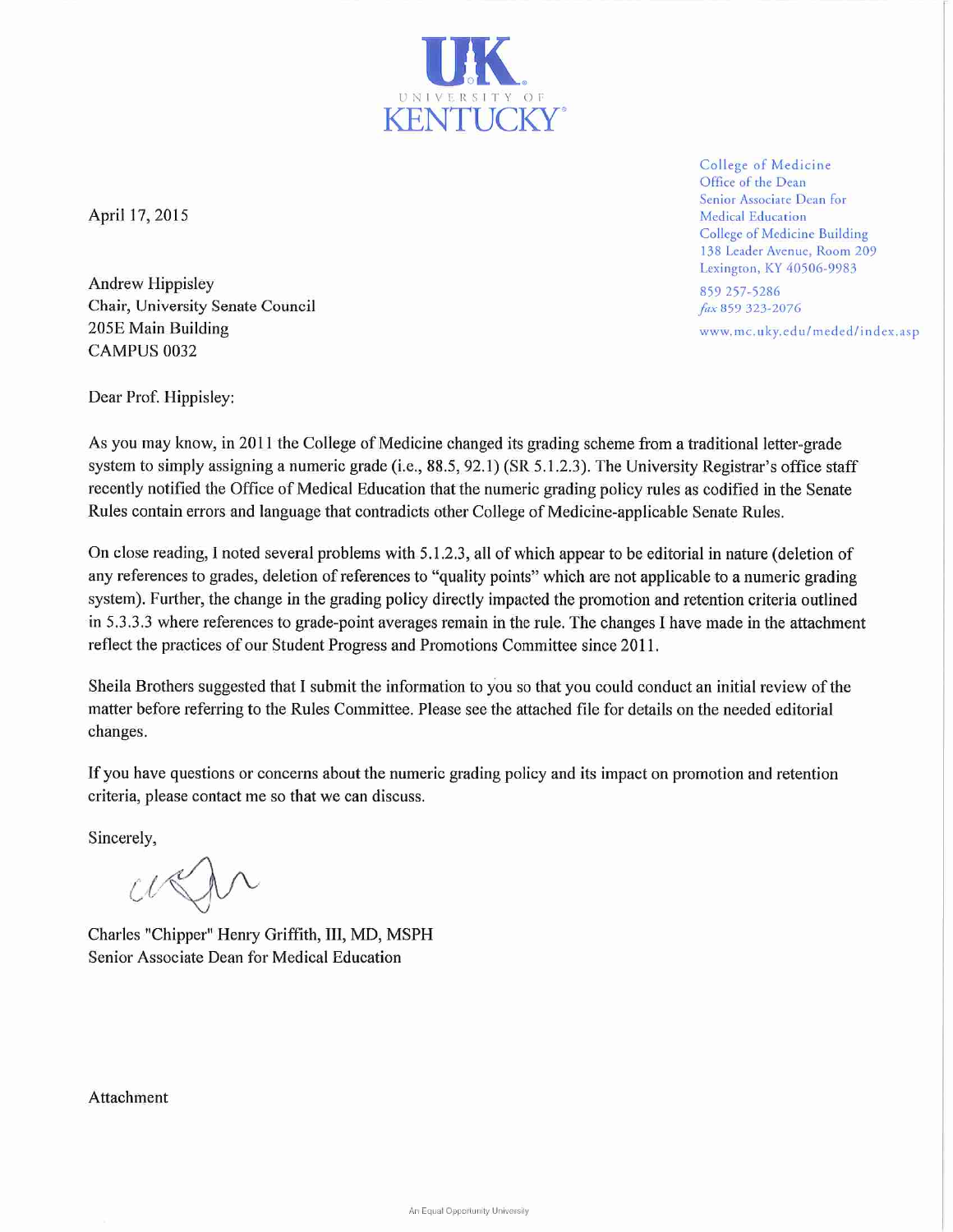# **5.1 GRADING SYSTEMS**

### **5.1.1 GENERAL GRADING SYSTEM**

### **5.1.2 EXCEPTIONS TO THE GRADING SYSTEM**

## **5.1.2.3 College of Medicine** [US: 3/10/86; 5/9/2011]

All professional program (MD degree) courses in the College of Medicine will determine a minimum level of competency. Courses taken for grade will reflect student performance with a numeric value of three significant digits between 0.700 and 1.00 (70.0%-100%) for those students achieving minimum competency. The course performance will be valued at the achieved numeric performance for each credit hour. Students failing to achieve minimum competency will may receive one of the grades below. For courses taken on a pass/fail basis, the achievement of minimum competency will be the only determination.

Class rank will be determined by multiplying the numeric value assigned for each course by the total number of credit hours for that course and normalizing by the summing of all courses taken for grade. The numeric average is reported to three significant digits. Pass/Fail courses will not contribute to determination of class rank.

- **E** Represents failure to achieve minimum competency and unacceptable performance in a numerically graded or pass/fail course. It is valued at zero (0) quality points for each credit hour.
- **P** Represents achievement of minimum competency and a passing grade in a course taken on a pass/fail basis. It is not used in quality point calculations.
- **W** Denotes withdrawal from the college or from an elective course. W must be approved or recommended by the Student Progress and Promotion Committee. Withdrawal from a required course is not permitted, except when a student withdraws from the college. A student may withdraw from an elective and the W will remain on the record.
- **U** Represents unsatisfactory performance in a specific area of course requirements. It is conferred instead of an E grade when evidence exists that the student might earn a passing grade (0.700 or above) upon completion of make-up work. In the interim the U will be valued between 0.600 and 0.699 depending on student performance for each credit hour. The temporary grade must be replaced with a permanent grade before the student can be promoted to the next year of the curriculum. The quality point calculation will then utilize the numeric grade conferred after the make-up. Failure to satisfactorily make up the work will result in the assignment of an E grade as described above. [US: 3/18/96; US: 5/9/2011]
- **I** Represents incomplete work at the time grades are submitted for courses. It is conferred only when there is a reasonable possibility that a grade of C or better will be earned the student can demonstrate a minimum level of competency upon completion of the work. All I grades in required courses must be replaced by a passing grade before a student can be promoted to a subsequent year. If a student later withdraws from the College, an outstanding 'I' grade can revert to a W grade at the discretion of the Student Progress and Promotion Committee.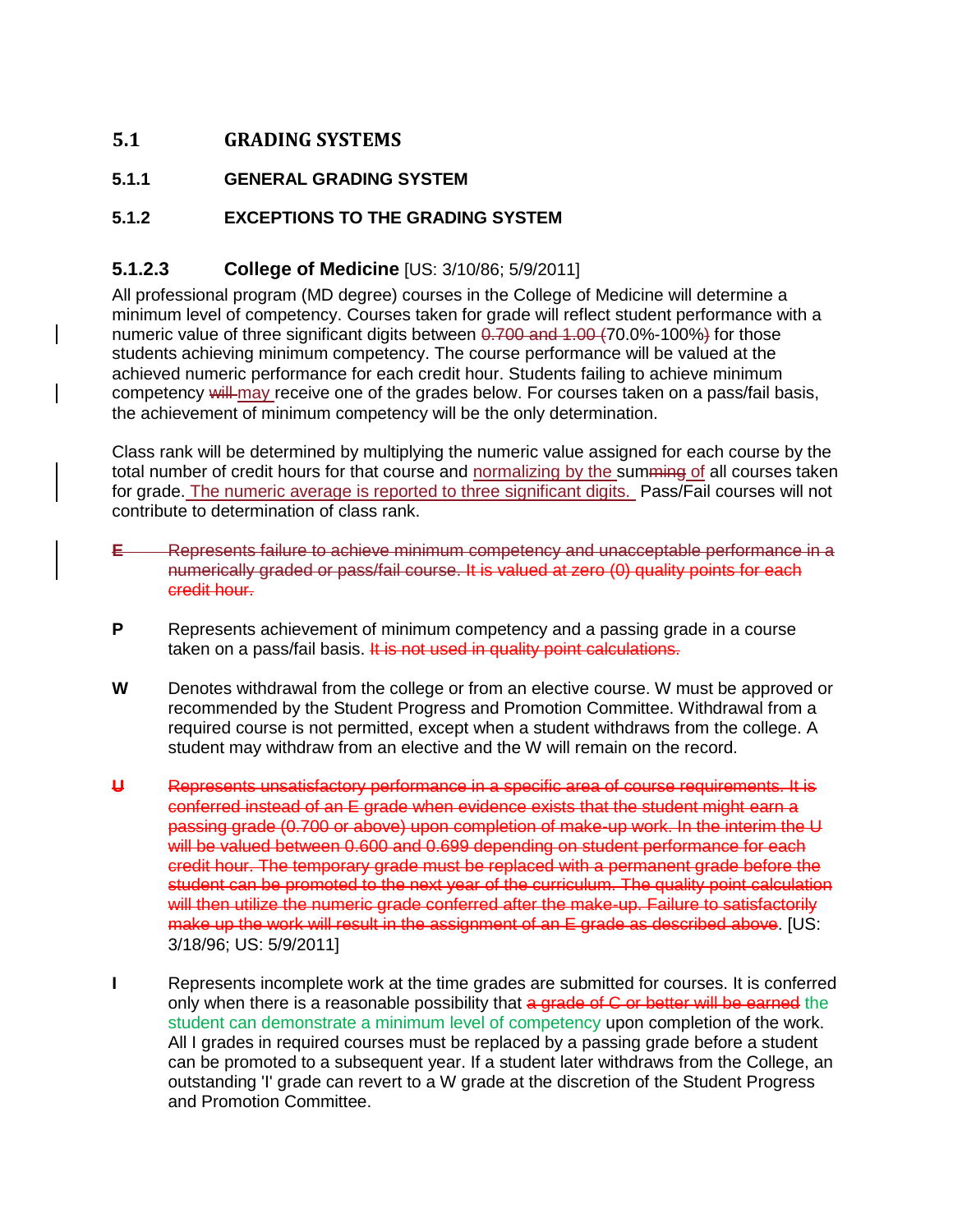## **5.3.3.3 College of Medicine** [US: 3/10/86]

#### **A. Assessment of Student Learning**

The College of Medicine is charged with the education and training of competent physicians. Competence must be assured not only in the students' fund of knowledge and technical expertise, but also in their standards of personal and professional conduct. Student progress shall be carefully monitored to certify that students have acquired appropriate knowledge, skills, behavioral characteristics, and ethical principles. To this end, students are responsible for conforming to all rules and regulations specified by the *Health Care Colleges Code of Student Professional Conduct*, the "Technical Standards" detailed in the *College of Medicine Bulletin*, and the academic standards established in these *University Senate Rules*.

The Student Progress and Promotion Committee (SPPC) is charged with the monitoring of student progress through the curriculum. The SPPC regularly reviews each student's performance and makes recommendations to the Dean on such actions as graduation, promotion, remediation, dismissal and leaves of absence. Final authority on all matters of student progress and promotion is vested in the Dean of the College of Medicine except as otherwise provided below.

#### **Assessment Criteria**

**1.** Student work is assessed by the faculty through the assignment of grades upon completion of all required courses and clerkships. Basic science grades are based upon such measures as written and oral examinations, laboratory practicals, and case write-ups. In the clinical years, grades are accompanied by detailed descriptive comments reflecting the instructors' impressions of each student's knowledge, attitudes, and technical skills.

**2.** Departmental faculty determine the level of student competence in the course or clerkship for which they are responsible. Within four weeks of the termination of each course, every department shall submit to the Office of Medical Education a grade, and where possible, written comments on each student's performance. The Office of Medical Education will promptly provide every student a copy of this grade sheet.

**3.** Because of advanced academic pursuit in a biomedical discipline, some students may wish to bypass a particular first or second year course. With permission of the Instructor of Record and the SPPC, a student may sit for an "opt-out" examination. The course director will determine the appropriate level of performance for bypass privileges.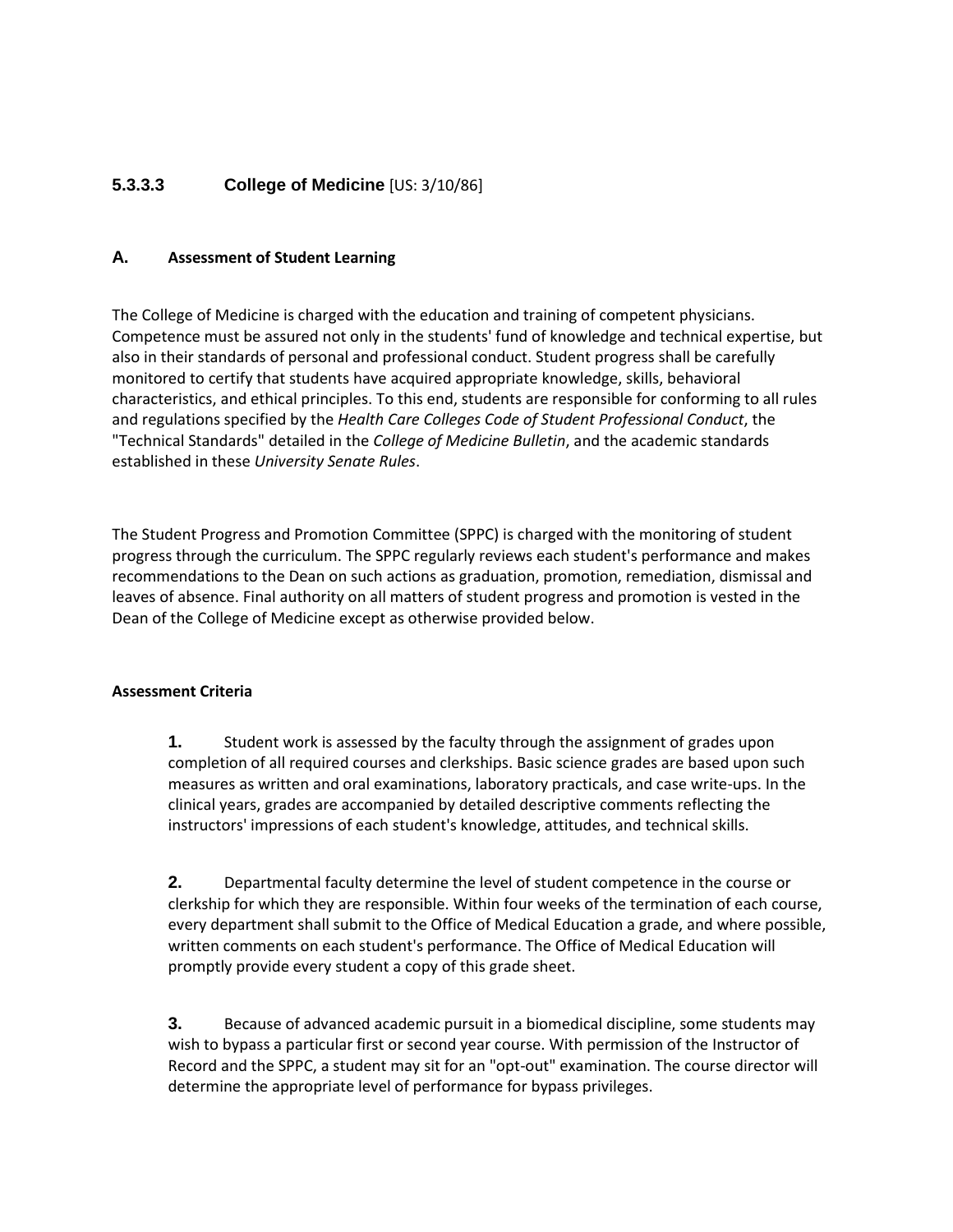**4.** Passing scores are required on both the Step 1 written examination (taken at the end of Year 2) and Step 2 written examination and clinical skills examination. Students have from the end of their third year through December 31 of their fourth year to sit for both parts of the Step 2 examination. Students have three attempts to pass each part of the examination before dismissal, with appeals. Students are not required to take Step 2 examinations in any particular order. [US: 4/12/2004]

**5.** Students will be required to pass a Clinical Performance Examination (CPX) prior to graduation. Students who do not initially pass the examination will be required to participate in remediation activities and pass a retest. [US: 3/18/96]

### **B. Promotion and Retention Criteria**

The education of a physician is a complex process, longitudinal in character, with many incremental steps. To assure that students graduating from the College of Medicine have the necessary knowledge, skills, demeanor, and ethical principles essential to professional competence, the following procedures will be used to evaluate and promote students:

**1. General.** At regular intervals the SPPC will review the academic record of each student and make specific recommendations addressing promotion, remediation, or dismissal. Beyond these recommendations, potential actions include but are not limited to the adjustment of academic load, repetition of curriculum segments, and participation in counseling sessions.

**2. Promotion** to sequential semesters or years in the curriculum is contingent upon attaining the expected level of performance as prescribed by the Faculty of the College of Medicine. Students attaining a numeric average of 93.0% or higher in their current academic year will be promoted to the subsequent year **With High Distinction**. Students attaining a GPA of 3.7 or higher attaining a numeric average of 90.0% to 92.9% in their current academic year will be promoted to the subsequent year **With Distinction**. This accomplishment will be noted in their academic records and on their transcripts.

Commencement honors of High Distinction and Distinction will be awarded at graduation for students who attain the appropriate GPA numeric average achievement, i.e., 3.70-93% for High Distinction, 3.50-3.69 90.0% to 92.9% for Distinction. [US: 3/18/96]

**3.** A **non-promotional category** will identify students who are not being promoted due to unfulfilled requirements. These students may be involved in remediation activities, be working to complete an "I" grade, or be retained for not passing the CPX. Students in the nonpromotional category will be promoted upon satisfactory correction of the deficiency or dismissed.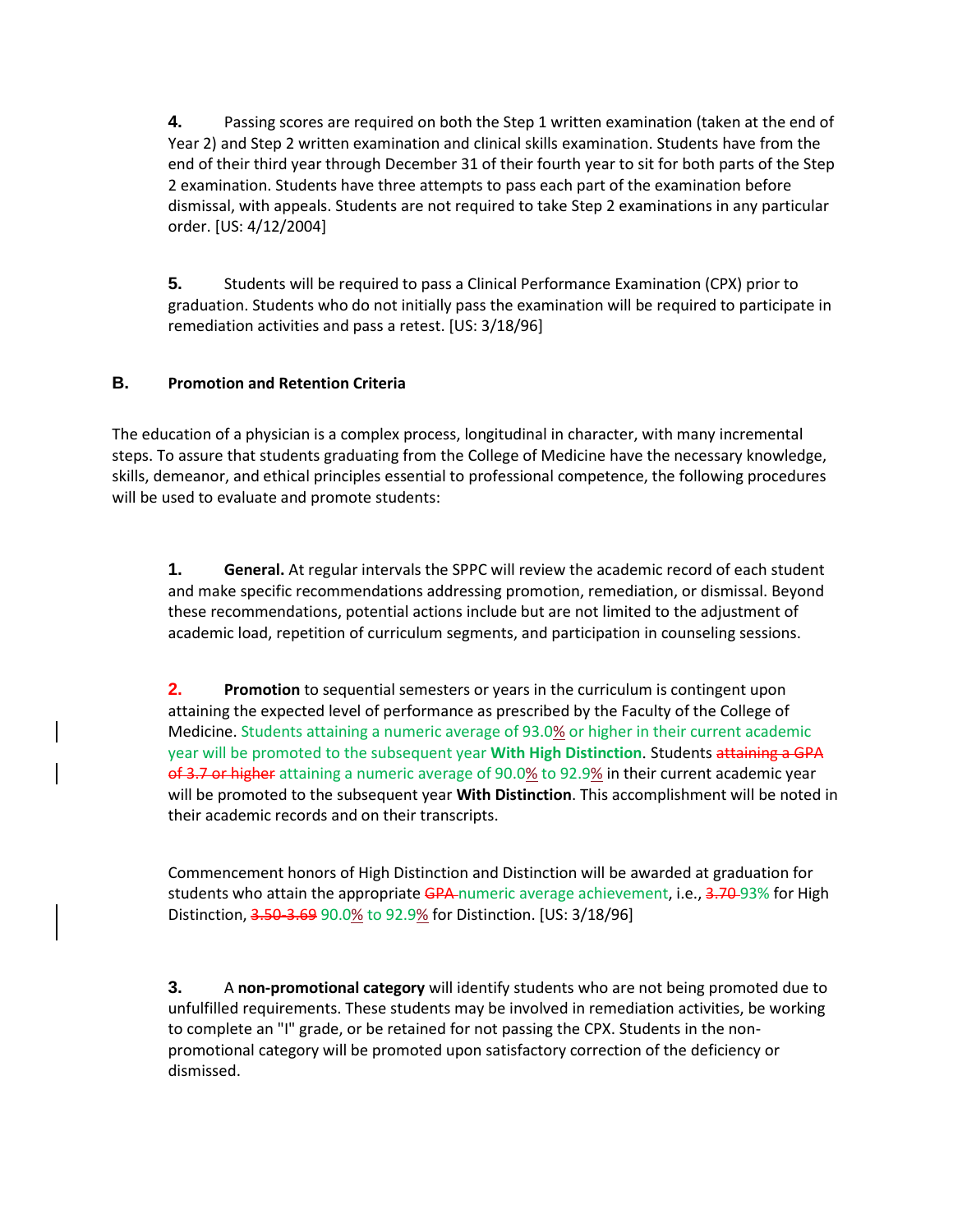**4.** A **non-routine promotion** category will identify students receiving marginal grades receiving a numeric average of 76.1% to 79.9% in their current academic year. It will indicate marginal performance and whose performance warrants warrant close monitoring. Marginal performance may indicate the need for remediation or repetition of curriculum segments. Continued marginal performance may be justification for dismissal.

**5.** A student receiving a numeric grade of "U" or "E" below 70.0% has performed at an unacceptable level. To redress the grade, the SPPC will review both the student's academic record and the recommendations of the Instructor of Record. The SPPC will determine a plan of action which may include remediation, repetition of all or a portion of the course, clerkship, or curriculum year, or dismissal from the College.

**6.** The Student Progress and Promotion Committee determines how many repeat attempts are allowed. **Unlimited** opportunity to repeat courses, clerkships or curriculum sequences is neither feasible nor desirable.

**7.** A **probation category** encompasses identifies those students who earn a GPA of less than 2.50 attain a numeric average of 70.0% to 76.0% for any academic year. or those students who earn any "U" or "E" grades. Students promoted while on probation must improve their academic performance in the subsequent academic year or risk dismissal.

**8. Dismissal** from the College of Medicine **will** result when students have an annually calculated cumulative GPA of less than 2.00; earn two or more "E" grades; earn three or more "U" grades in any academic year; earn a "U" or "E" grade while on academic probation; or fail either Step 1 or Step 2-calculated numeric average of 69.9% or below; receive two or more numeric course grades below 60.0%; receive three or more numeric course grades between 60.0%-69.9% (inclusive); receive a numeric course grade below 70.0% while on academic probation; or fail any of the comprehensive standardized examinations on three attempts. At the discretion of the SPPC and the Dean, students **may** be dismissed if they earn two "U" grades receive two numeric course grades below 70.0%.

### **C. Leaves of Absence**

Students are normally expected to complete the curriculum in four consecutive years. Under compelling circumstances, leaves of absence may be approved by the SPPC. The request for a leave of absence must be submitted in writing to the Associate Dean for Medical Education. Return from a leave must be approved by the SPPC, may necessitate an amended curriculum, and is subject to the availability of space in required courses. The following three categories of leave may be recommended by the SPPC and approved by the Dean: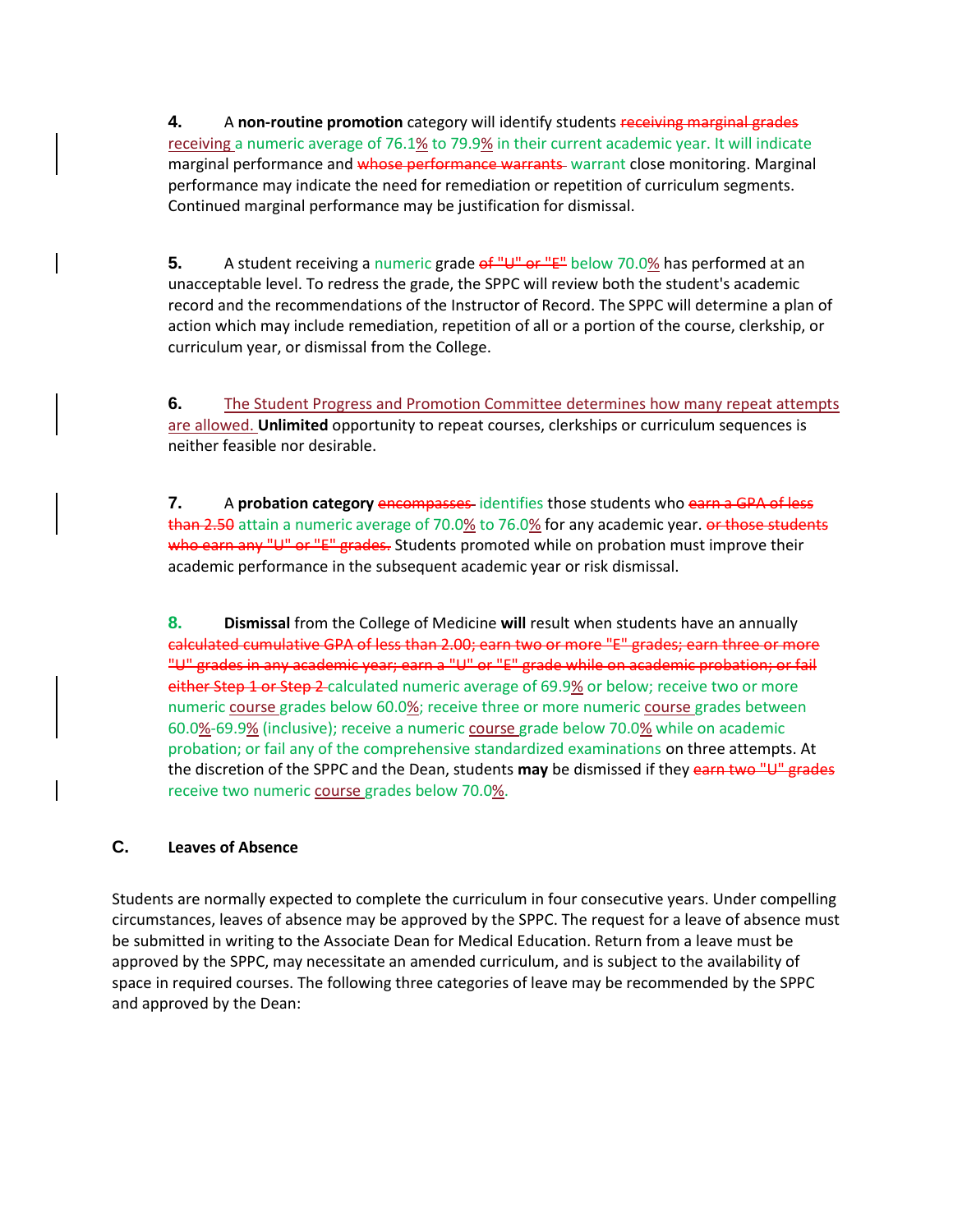**1. Academic Leave of Absence** is available to a student who wishes to undertake specialized academic pursuits in a defined field of study. Students must be in good academic standing. Approval will not be given for intervals in excess of one year without reapplication.

**2. Personal Leave of Absence** is initiated at the student's request. A student must be in good academic standing. Leaves in this category may range from a number of weeks to a maximum of one year.

**3. Medical Leave of Absence.** Illness can seriously disrupt or impede student progress through the course of study. A student anticipating an absence of ten (10) days or more must secure a medical leave of absence. Application for this type of leave may be requested through the Office of Medical Education and must be accompanied by a letter from the student's attending physician.

**(a)** Processing and approval of a medical leave by the SPPC may require a review of the student's pertinent medical records by a specially appointed committee of physicians with relevant medical expertise. The length of the medical leave of absence will be determined by the SPPC in consultation with the student, the student's attending physician, and the ad hoc committee of physicians. Request for reentry must be accompanied by a statement from the student's attending physician which addresses the student's ability (mental and physical) to carry a full academic load. At this juncture, the SPPC may again require review of the student's medical records and/or a medical assessment, at the student's expense, by a physician with relevant clinical expertise.

**(b)** Absences due to acute illness do not require a medical leave of absence. However, for absences which encompass a major performance examination or more than five days of a clinical clerkship, the student is responsible for notifying the Office of Medical Education as soon as possible. Further, a supporting statement from an attending physician must be filed with the Office of Medical Education prior to returning to class.

### **D. Other Considerations and Restrictions**

**1.** The demands of the study of Medicine consume the entire efforts of medical students. Therefore, upon acceptance to the program of study students are required to sign a statement indicating that they will not have outside employment during the academic year. For the exceptional case, permission may be granted by the SPPC upon petition by the student.

**2.** Due to curricular requirements, Saturday examinations are frequently scheduled. Allowances will be made for students who religious beliefs prohibit participation in Saturday examinations.